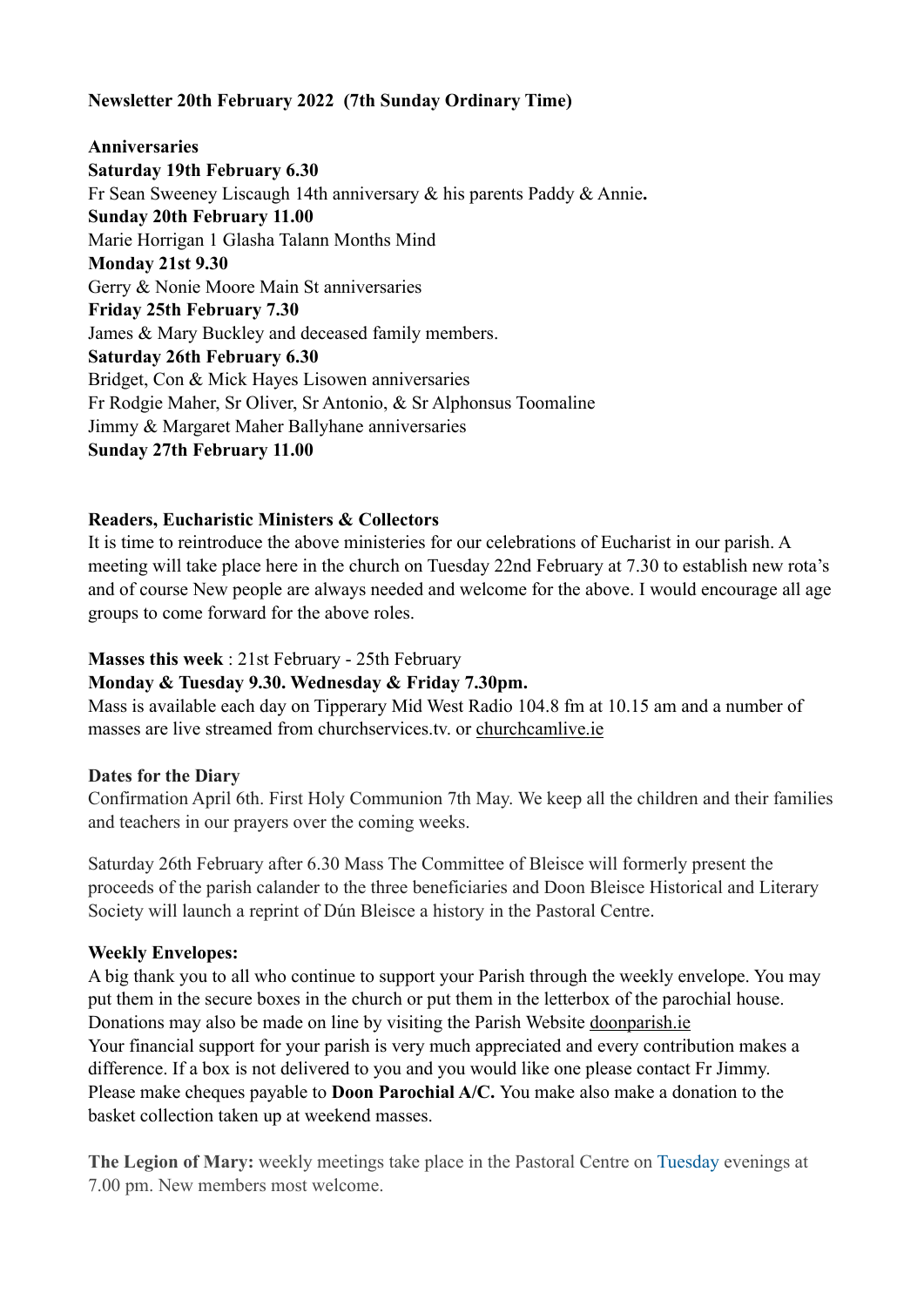#### **Doon Community Council Notes:**

**For bookings of hall or Astro Turf pitch:** please text/phone 085 755 7318. Bookings must be made in advance. Please follow the most up to date government guidelines on COVID-19 if using the facilities.

### **Doon Community Council Election:**

An introductory meeting will be held for New Members on Wednesday 2nd March at 8pm in the Community Centre.

**Line Dancing:** every Friday at 8.30pm in Doon Community Centre. Booking by text. Contact Pat 087 2577761.

### **Split the Po**t

Nora Ryan has done something that hasn't been done before - she has won our Split the Pot for the second time.Well done Nora! It just shows you that perseverance wins out. Our draw took place last Saturday in Centra Doon and Nora won  $\epsilon$ 168. Our fundraising has now reached  $\epsilon$ 2,323 with all your help. Thank you all for supporting the Astro Pitch and Playground fundraising. We appreciate it greatly.

**Local taxi service:** covering Cappamore, Doon , Cappawhite, Pallasgrean etc. Limerick junction train transfers, Hospital appointments, g.p. visits, shopping , limerick city , Tipperary town. Phone 0851001381.

#### **Doon Breakfast and after school club**

Doon Breakfast & After School Club are now taking new bookings for the 2022/2023 school year. We currently cater for children attending both primary schools in Doon. If your child attends a primary which we do not currently collect from please contact Jane on 085 7150087 & we'll discuss options

#### **Easter Camp**

Easter camp will run in Doon Community Centre from the 19th-22nd of April (Tues-Fri). Camp is suitable for primary school aged children. All necessary Covid-19 infection control precautions will be taken, in line with guidelines. Times: 8.30am - 3pm Cost: €25 per child per day. 10% discount for siblings attending 4 consecutive days. \*\*€50 deposit required for new customers\*\* Our highly trained & garda vetted staff are ready for some Art, Games, Sports and Fun with the children, without a Switch or YouTube in sight Contact Jane on 085 7150087 to book.

## **Doon GAA Notes**

Annual Clothes Collection

Doon G.A.A Will Hold its Annual Clothes Collection Starting Mon 14th March. Any Items of Clothing, Shoes Belts, Bed Sheets Curtains etc Would be Welcomed. Bags Can Be Dropped Anytime at the Clubhouse Door.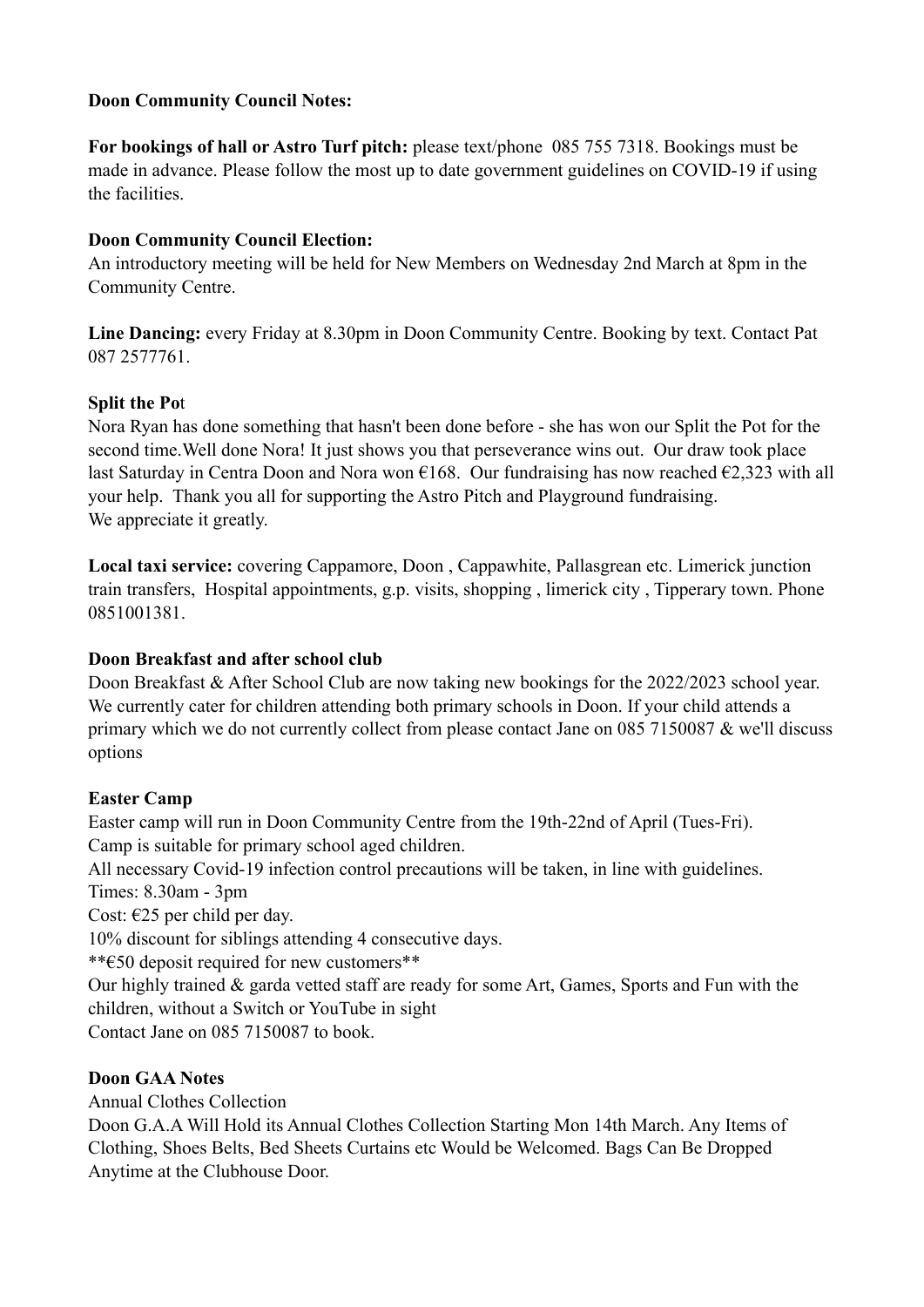### **Doon GAA Lotto**

Lotto Numbers Monday February, 14th 2022 Lotto Tickets can be purchased in Doon at O'Sullivans Centra & Damien Richardson Butchers.

Cut Off time for Online Sales is 8pm every Monday.

Jackpot  $€14,600$ 

Numbers Drawn 1-22-28-29.

Two Match 3  $\omega$   $\in$  30 each

- 1. Heidi Maher, Doon.
- 2. Martin Breen c/o Mary Jo.
- 10 Lucky Dips at  $\epsilon$ 20 each
- 1. Kate Kennedy, Gurtavalla. 2. Tim Moloney, Cooga. 3. Paul Carr, Coonagh Court (Online).
- 4. Benji, Seán & Kevin c/o Benji. 5. Patrick Ryan (Online). 6. Mark Lowry c/o Mike Ryan.

7. Simeoin Ó Riain, Dún Bleisce. 8. Mags Ryan c/o Mike Ryan. 9. The Beary Grandchildren c/o

Pat Beary. 10. Tommy, Caireann & Órla Allis, Kilmoylan.

Promoters Prize,  $E25$ : Tom Murphy.

Next week's Jackpot €14,800. Draw will be held in Clubhouse on February 21st 2022.

### **Doon CBS Notes:**

Old Clothes Collection: Doon CBS Primary School needs your help! January is the perfect time to clear out those unwanted clothes in your wardrobes. Drop your bags of unwanted clothes and shoes to the school shed at any time. Money raised will help the pupils at Doon CBS. Your generosity would be greatly appreciated. Parents Association Doon CBS

## **Doon CBS Primary School**

Enrolment Application forms are available from the school principal Joanne Breen or emailing [principal@dooncbs.com](mailto:principal@dooncbs.com)

### **Pilgrimage to Medjugorje**

Departing from Shannon to Mostar September 7th to 14th. Half board accommodation full religious programme operated by Marian pilgrimages.

Fare €725 for names received before Jan 31st

Details from John O Brien Group Leader Doon Co Limerick 086 8586304

### **Anam Cara Tipperary**

An organisation that supports bereaved parents, is holding it's monthly Parent Evening for bereaved parents on Monday 21st February at 7:20pm in the Horse and Jockey Hotel, Thurles . This event is free and open to all bereaved parents regardless of the age your child died, the circumstances of their death, or whether their death was recent or not.

# **Exploring Priesthood** – Zoom with Seminarians and Priests

On Tuesday 1st March @ 8pm there will be an opportunity for young men to join in on a Zoom to find out more about priesthood and to hear directly from two young men who are currently studying for the priesthood in our National Seminary in Maynooth. The event is being run by the National Vocations Office. Further information and registration details can be obtained by emailing [info@vocations.ie](mailto:info@vocations.ie) alternatively by visiting [vocations.ie/zoom](http://vocations.ie/zoom) or by contacting the Cashel & Emly vocations team at [josephwalsh0504@gmail.com](mailto:josephwalsh0504@gmail.com)